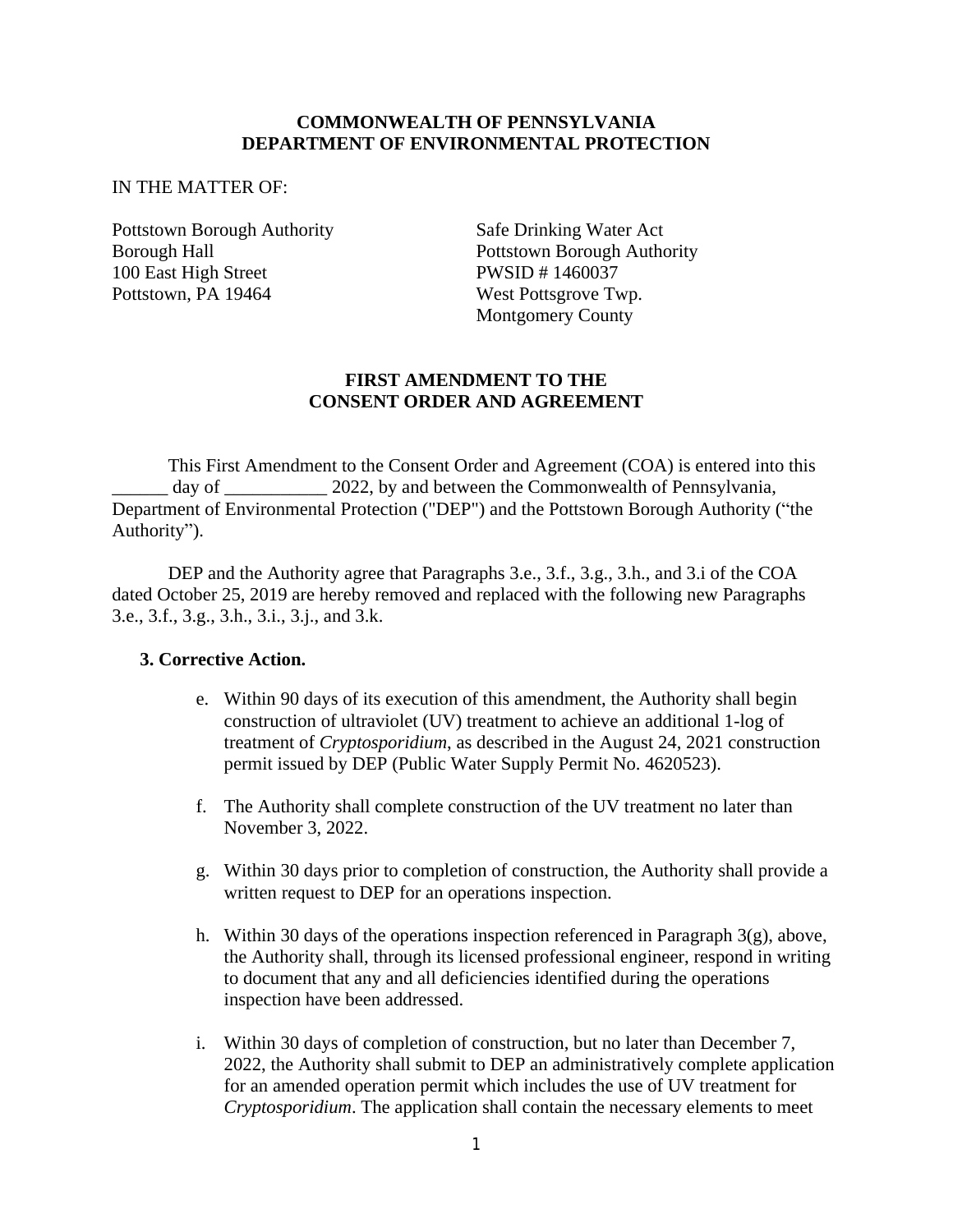the requirements of 25 Pa. Code § 109.504 (relating to operation permits), and shall be accompanied by a \$50.00 permit fee as described in 25 Pa. Code § 109.1404(d).

- j. Immediately upon receipt of the modified SDWA operation permit, the Authority shall begin operating the modified facilities as described in the permit, including all special conditions contained therein.
- k. Until the modified operation permit including UV treatment is issued by DEP, the Authority shall continue to operate the drinking water facilities in accordance with Public Water Supply Permit No. 4620523, issued by DEP on August 24, 2021, which requires the Authority to meet *Cryptosporidium* removal requirements through the LT2 Toolbox Options described in 25 Pa. Code §§  $109.1204(g)$  and  $109.1204(h)$ , including all special conditions in the permit.

DEP and the Authority agree that Paragraph 18 of the COA is hereby removed and replaced with the following new Paragraph 18:

18. Termination. This Consent Order and Agreement shall terminate in its entirety on December 7, 2022 or upon receipt by the Authority of the modified SDWA operation permit under Paragraph 3.j. herein, whichever is later.

DEP and the Authority agree that as of the date of this First Amendment no stipulated penalties have been due, or are due, under the COA. This paragraph is not a waiver of stipulated penalties for any future violation of the requirements of this First Amendment to the Consent Order and Agreement.

All other findings and requirements of the parties' October 25, 2019 Consent Order and Agreement shall remain in effect.